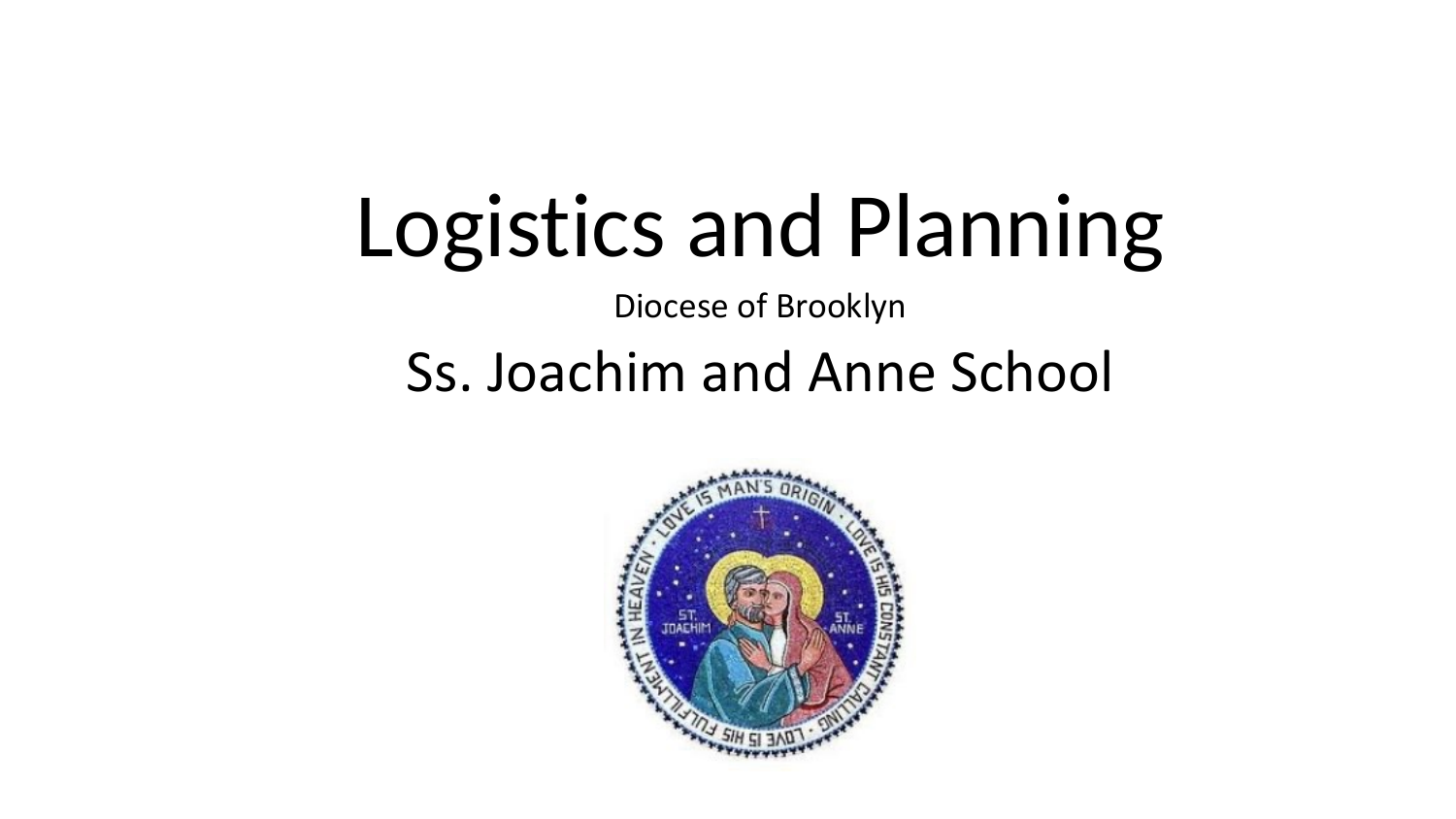### Developing routines for daily health checks

- All CDC Guidelines will be followed:
- Prior to arrival:
	- Parents will be required to check Children's temperatures (included in welcome back letter)
	- Children with a temp over 100.4 or exhibiting symptoms will be required to stay home
	- Same rules apply to staff and faculty
	- If anyone is sick, they must stay home
- Upon Arrival:
	- Staff will use non-contact infrared thermometers to check temperatures of students and faculty
	- All children will make use of the hand sanitizing station before entering classrooms
	- All student desks will be equipped with hand sanitizer and antiseptic wipes
	- Social Distancing practices will be strictly enforced
	- All Faculty/Staff will be required to wear cloth face coverings
	- All students from  $1^{st}$  grade through  $8^{Th}$  grade will be required to wear cloth face coverings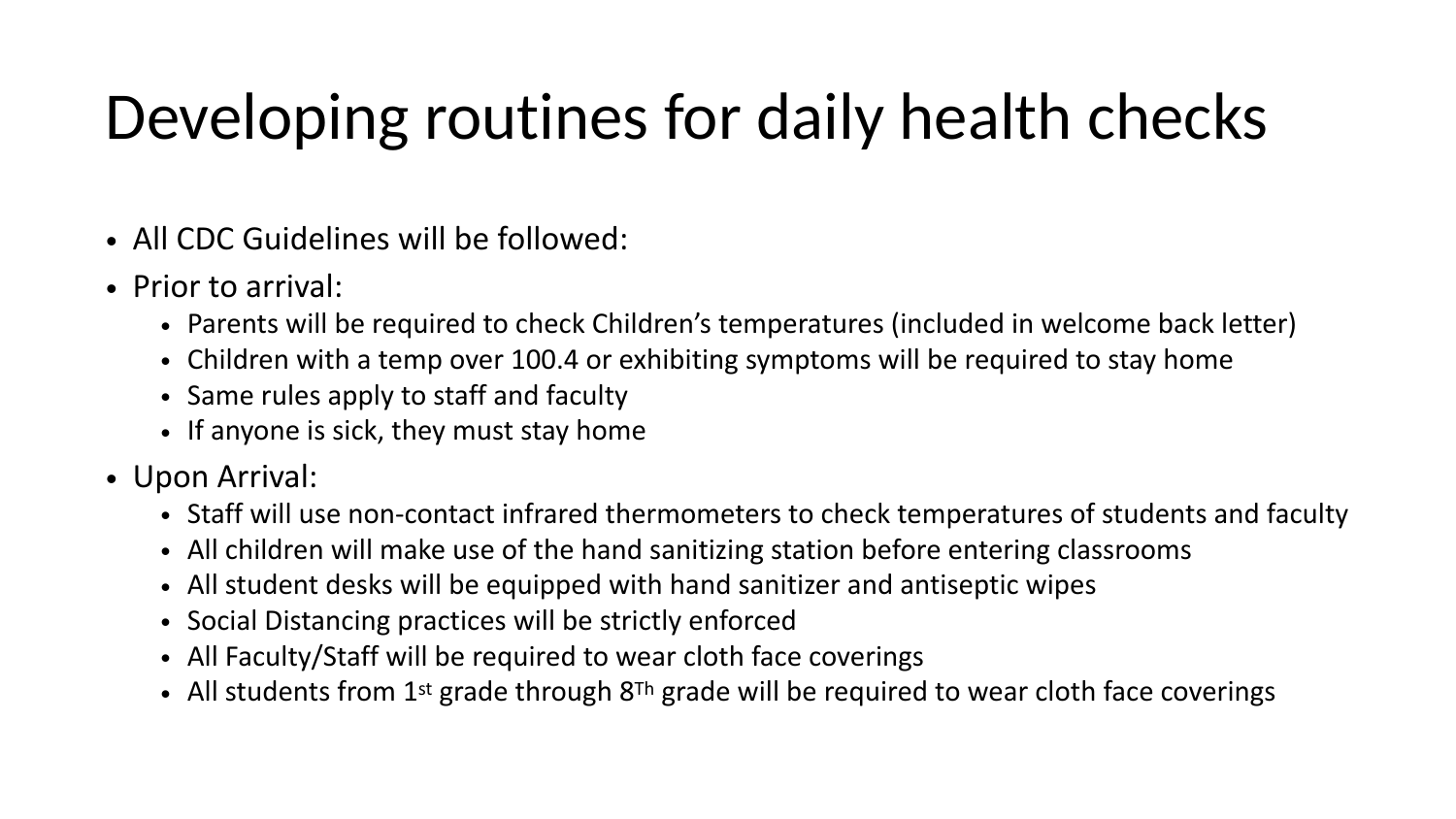# Developing protocols for social distancing in the classroom

#### • Students:

- Each desk is 6 ft. apart
- Students will all be facing in the same direction
- Students will remain at their desks
- Movement in the classroom will be limited and social distancing will be required when they are moving. Floors will be marked with arrows indicating where and how students can move about the room
- Signs will be posted in the classrooms
- Cloth face coverings will be required
- Teachers:
	- Will change rooms to accommodate split classes (greater than 15 students)
	- Cloth face coverings will be required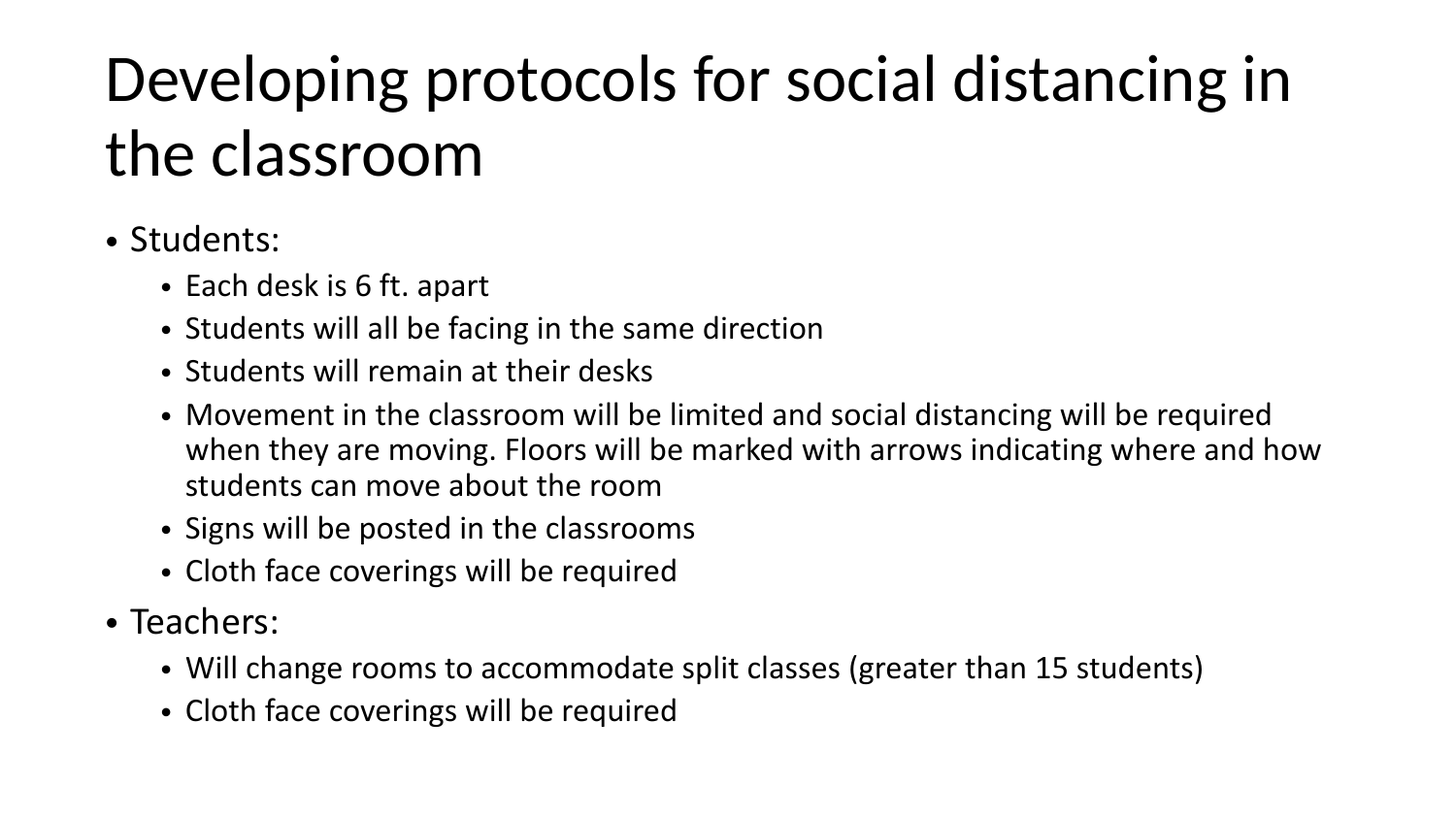#### Developing a plan for social distancing in highly Populated, Common Areas outside of the classroom

- Gym, Locker Rooms, Cafeteria & Library will be closed until further notice:
	- Those area will be closed to accommodate the "split class' format
	- Students will eat at their desks
	- Weather permitting, students will take walks outside (while social distancing)
	- CYO and other activities will be canceled until further notice
- Students will go to restrooms at scheduled times
	- Exceptions will be handled
- Masses will be live streamed into the classrooms
	- Classes will be selected to attend Mass in Church
	- Social Distancing and Face Covering Guidelines will be followed
- Signs will be posted around the facility with explicit instructions for transitioning from one location to another
- Frequent Broadcast announcements will remind the student population of the rules (and reasons) for following guidelines
- Markers will be placed to ensure proper direction (for movement in hallways and other common areas) to assist with social distancing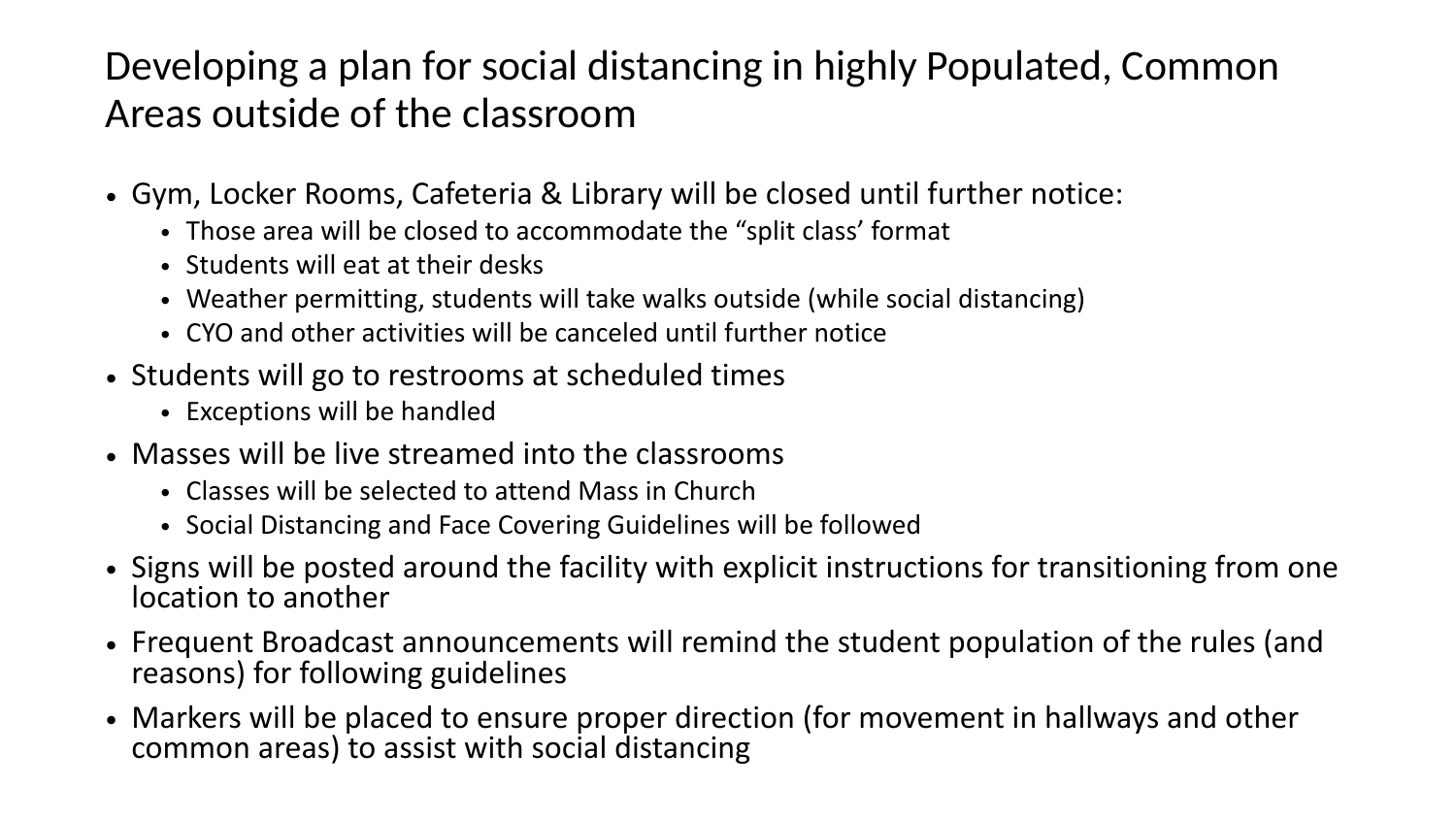#### Developing scheduling options to facilitate reduced capacity at school

- Plan A:
	- Full Opening 5 days a week
	- All students attending in person
	- 15 students in each room per class
	- Classes with more than 15 students will be split into 2 rooms
		- Teacher and Aide will rotate between rooms
	- Teacher and Aide for up to 30 students
- Plan B:
	- Full Time Remote Learning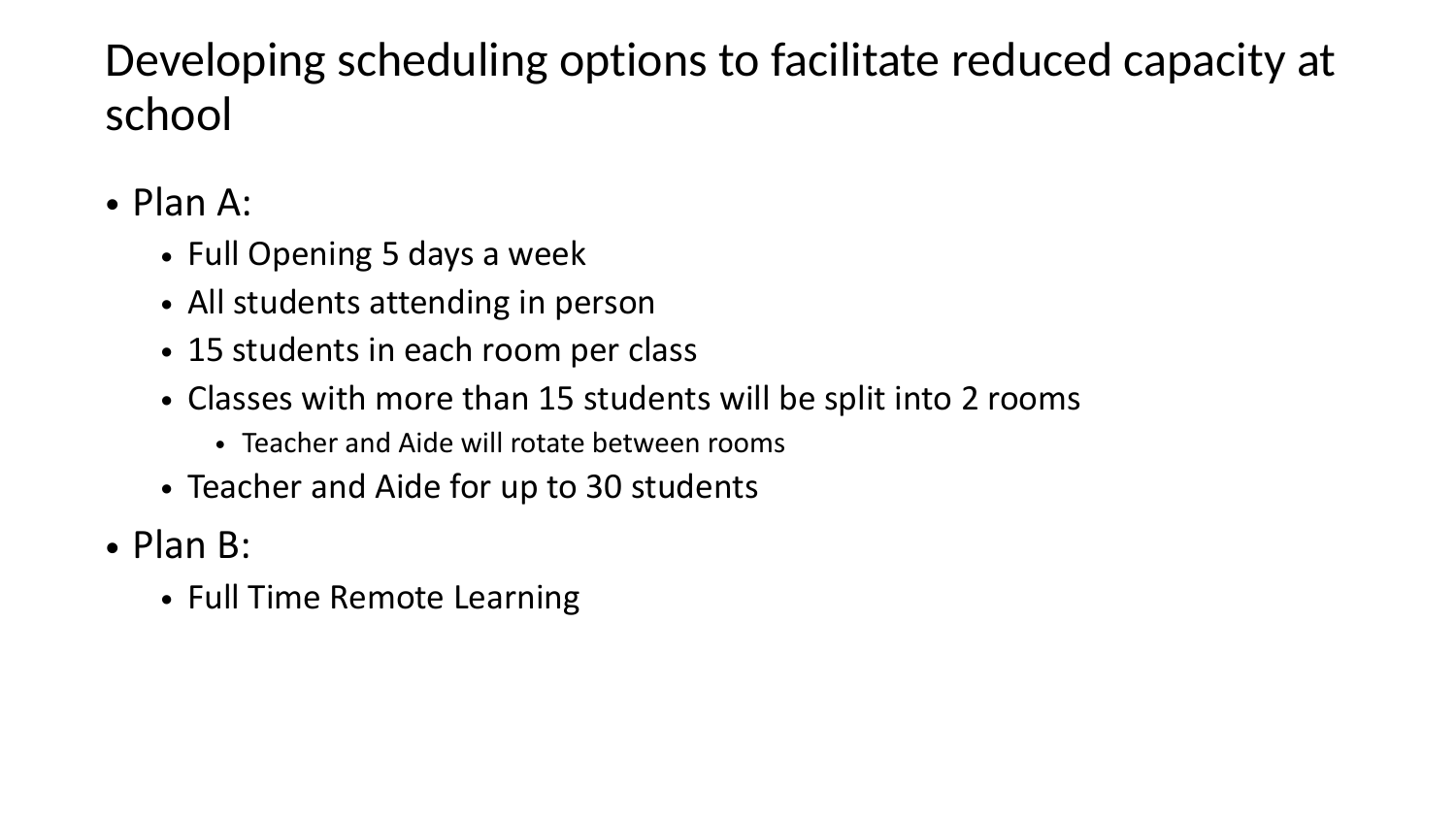# Creating a plan to handle confidentiality issues

- Regulations:
	- CDC Guidelines specifically say that employers must maintain the confidentiality of people with confirmed COVID 19 infection
	- Medical privacy rights and guidelines will be followed (prohibiting the disclosure of personal health information)
- All confidential Issues will be handled in the Principal's Office or over a private phone conversation
- All confidential issues will be handled by the Principal or Nurse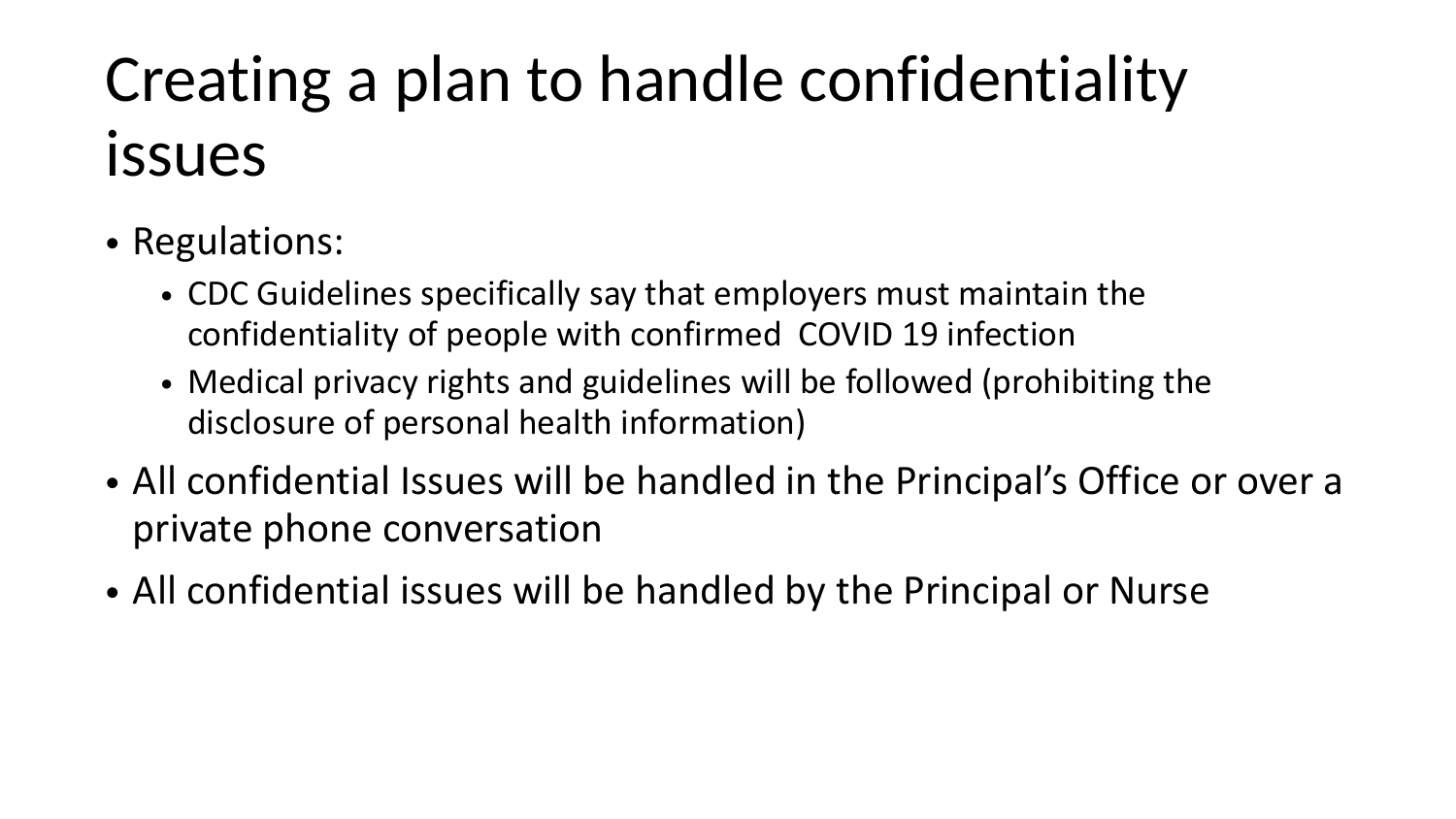# Procuring the necessary supplies for hygiene like hand sanitizer, wipes with bleach, etc.

- SsJA has ordered hands free sanitizer dispensers for each classroom bathrooms and offices
- Step on garbage cans with coverings
- Hand wipes following the CDC guidelines
- Each child to have wipes and hand sanitizer at their own desks
- Supplies of soap, hand sanitizer, paper towels, tissues, cleaning and disinfecting products and wipes.
- Face coverings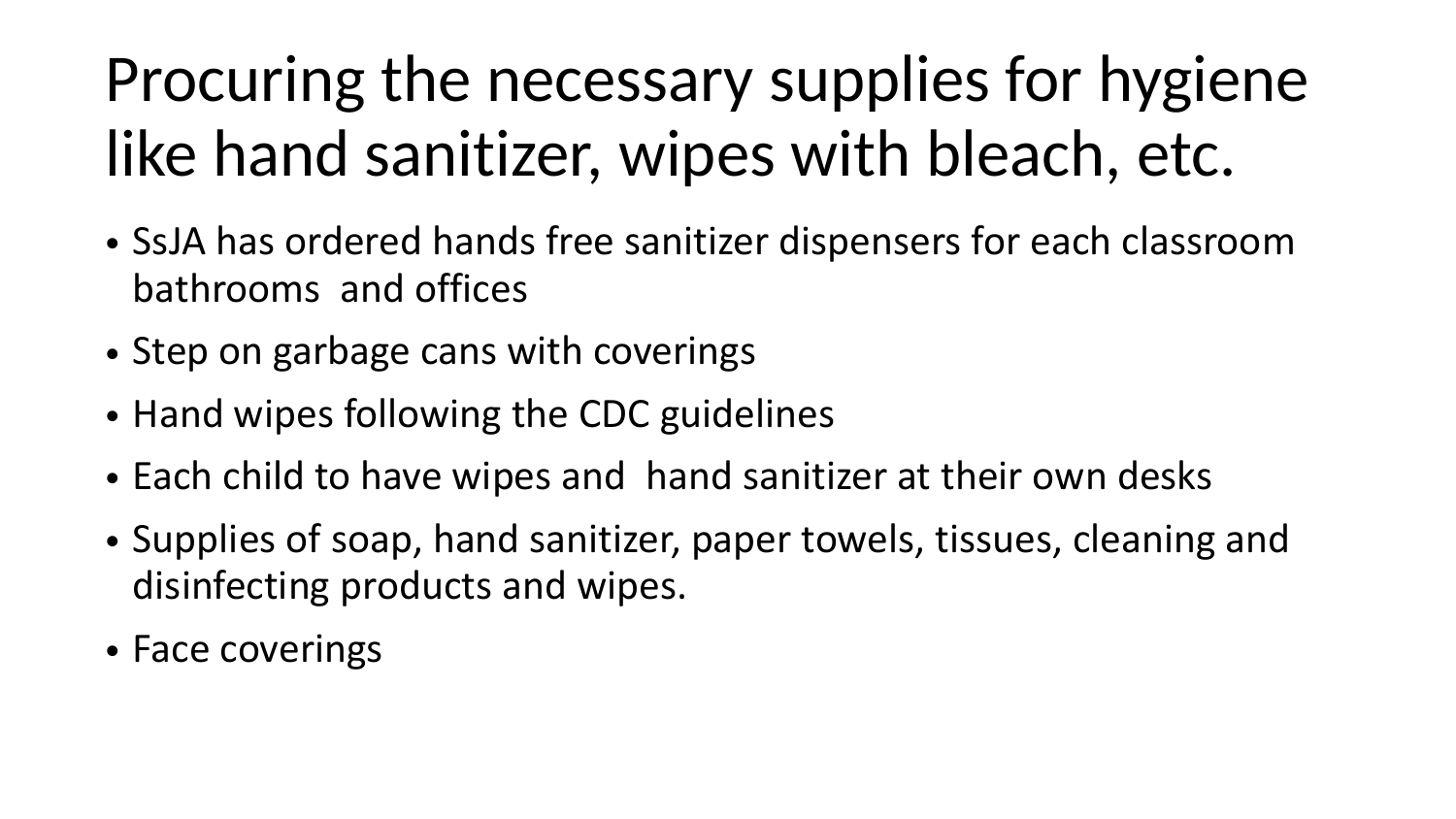Creating a plan for deep-cleaning of facilities and high touch areas daily, between alternate schedules, in the case of evidence of positive cases, etc.

- Prior to Opening Day:
	- Rocklyn Assets will perform the deep cleaning before school reopens in September.
- Overnight Cleaning:
	- Deep cleaning and disinfecting at the end of the day especially high touch areas
	- Intermittent Cleaning:
	- High touch areas will be cleaned periodically throughout the day
	- Bathrooms will be cleaned periodically throughout the day
	- Special Consideration will be given to all shared educational toys
- Addressing Suspected or Positive Cases
	- Children and teachers will be removed from the classroom and placed in isolation
	- Classroom will be disinfected and cleaned prior to be re-used
	- Families will be notified so that proper quarantining guidelines can be followed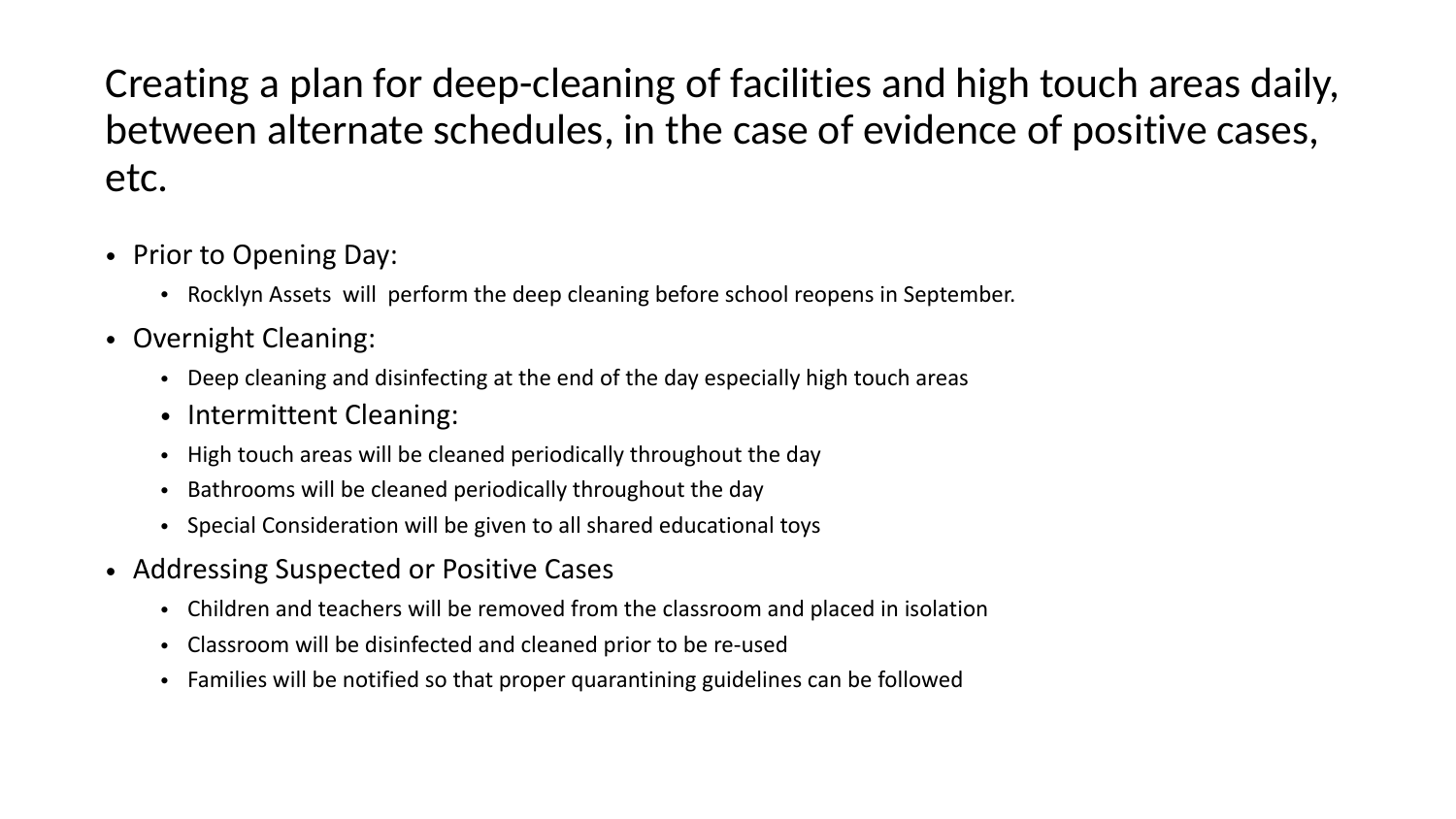#### Developing any necessary protocols for wearing face masks including creating plans for students with sensory issues

- An adequate number of extra face coverings will be on hand should a student or teacher fail to bring their own (or if theirs becomes damaged during the day).
- Cloth face coverings will not be required for children in grades Nursery to Kindergarten or anyone who has trouble breathing.
- Teach and reinforce the use of cloth face coverings especially in times when physical distancing is difficult.
- Students should be frequently reminded not to touch the face covering and to wash their hands frequently.
- Instructions will be given on the proper use, removal and washing of the face covering.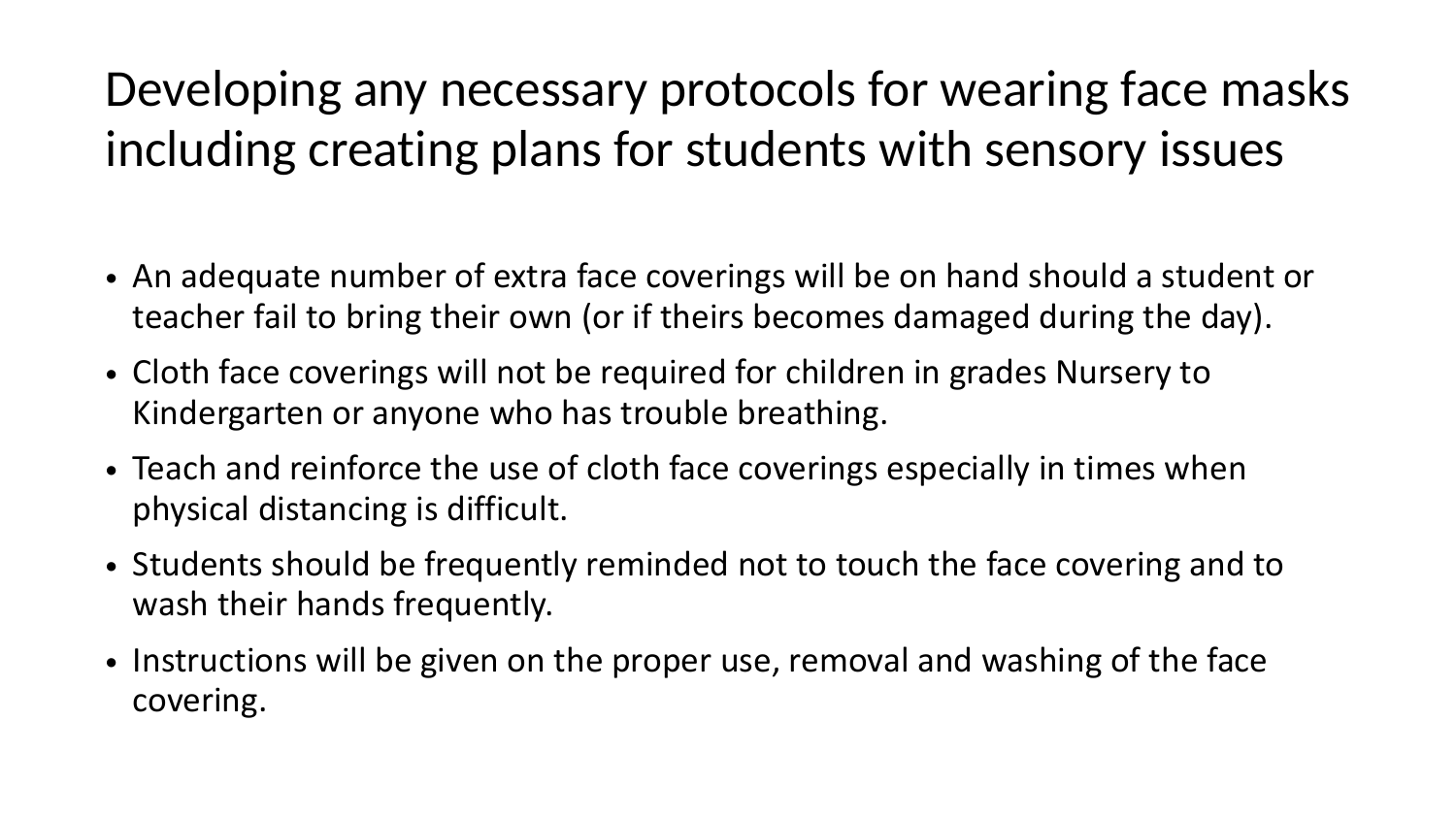## Reviewing and updating the Emergency Contact Plan

- Monitor External Sources:
	- Communicate with local health departments and keep track of COVID 19 cases in the community
	- Review CDC guidelines
- Communicate Effectively within the Diocese
	- Conduct periodic conference calls with other schools in our cluster to monitor potential developments
		- Share new guidelines from external sources
		- Discuss trends / concerns
		- Discuss Potential Solutions
- Closely monitor information within SsJA
	- Monitor attendance records to identify spike in illnesses
	- Document student and parent information as well as emergency contacts
	- School nurse and Principal will be in constant contact
	- Alert Parents through Option C and frequent letters home
	- Keep website up-to-date
- Review information periodically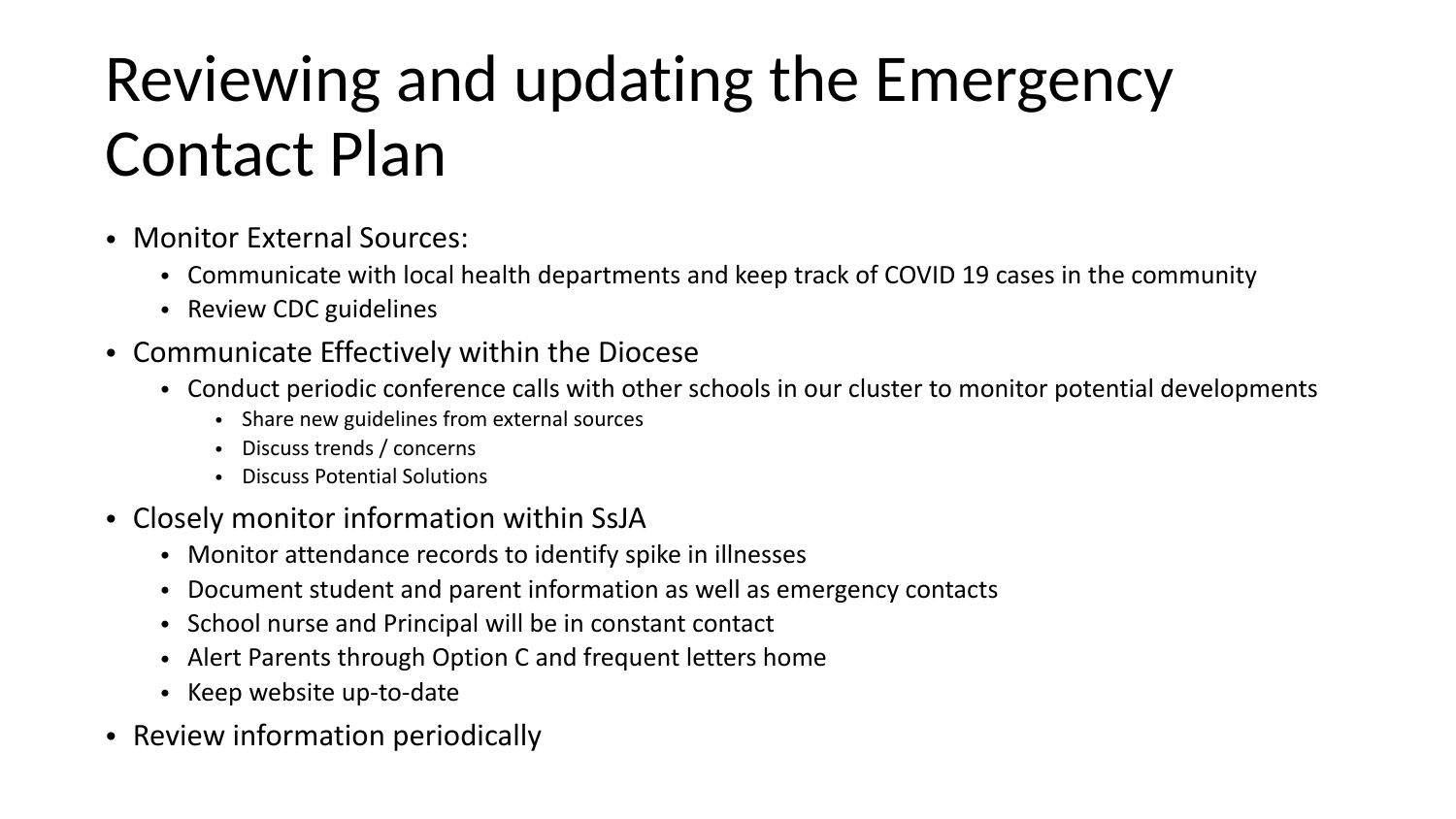#### Periodically surveying stakeholders to evaluate programming and support and make adjustments.

- Survey parents to evaluate the plans in place:
	- Full 5 day attendance
	- Remote learning
- Survey teachers to evaluate the following:
	- Instructional and technological plans
	- Safety measures
- Gather information from the surveys and collate the responses
- Disseminate the results to the stakeholders and consider changes or modifications to the plans
	- Diocese
	- Pastor
	- Advisory Board
	- Faculty
	- Parents